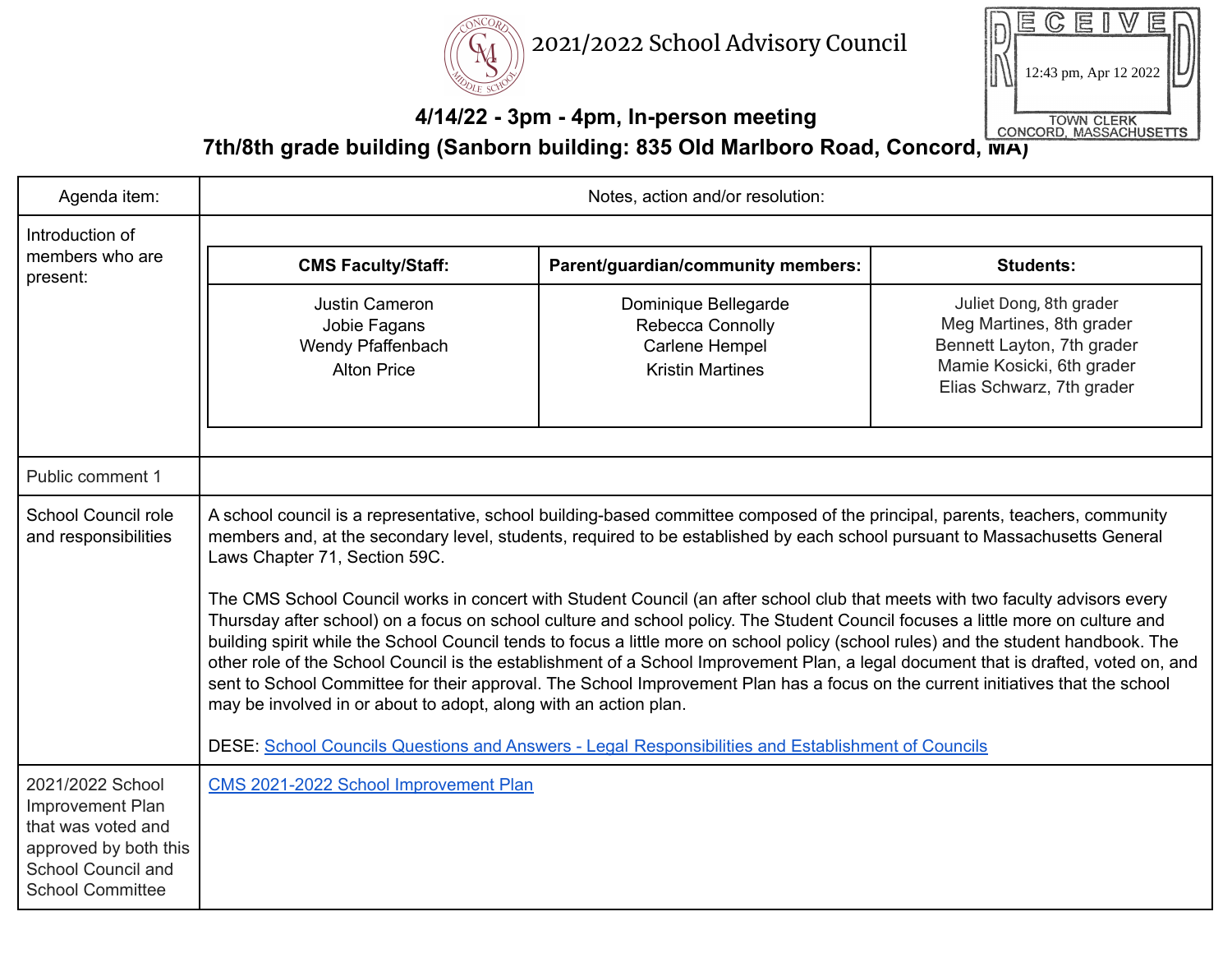| Restorative Justice<br>and the 2022/2023<br><b>Student Handbook</b>                |                                |
|------------------------------------------------------------------------------------|--------------------------------|
| Building a shared<br>definition of<br>Restorative Justice is<br>at a middle school |                                |
| Other areas of the<br><b>Student Handbook</b><br>that needs attention              | 2021/2022 CMS Student Handbook |
| <b>Student Council</b><br>Update                                                   |                                |
| <b>PTG</b>                                                                         |                                |
| Public comment 2                                                                   |                                |
| Future meetings:                                                                   | Thursday, May 12, 3pm          |

## **3/10/22 - 3pm - 4pm, In-person meeting**

## **7th/8th grade building (Sanborn building: 835 Old Marlboro Road, Concord, MA)**

| Agenda item:                                   | Notes, action and/or resolution:                                          |                                                                                                     |                                                                                                                                             |  |
|------------------------------------------------|---------------------------------------------------------------------------|-----------------------------------------------------------------------------------------------------|---------------------------------------------------------------------------------------------------------------------------------------------|--|
| Introduction of<br>members who are<br>present: | <b>CMS Faculty/Staff:</b>                                                 | Parent/guardian/community members:                                                                  |                                                                                                                                             |  |
|                                                | Justin Cameron<br>Jobie Fagans<br>Wendy Pfaffenbach<br><b>Alton Price</b> | <b>Dominique Bellegarde</b><br>Rebecca Connolly<br><b>Carlene Hempel</b><br><b>Kristin Martines</b> | Juliet Dong, 8th grader<br>Meg Martines, 8th grader<br>Bennett Layton, 7th grader<br>Mamie Kosicki, 6th grader<br>Elias Schwarz, 7th grader |  |
| Public comment 1                               |                                                                           |                                                                                                     |                                                                                                                                             |  |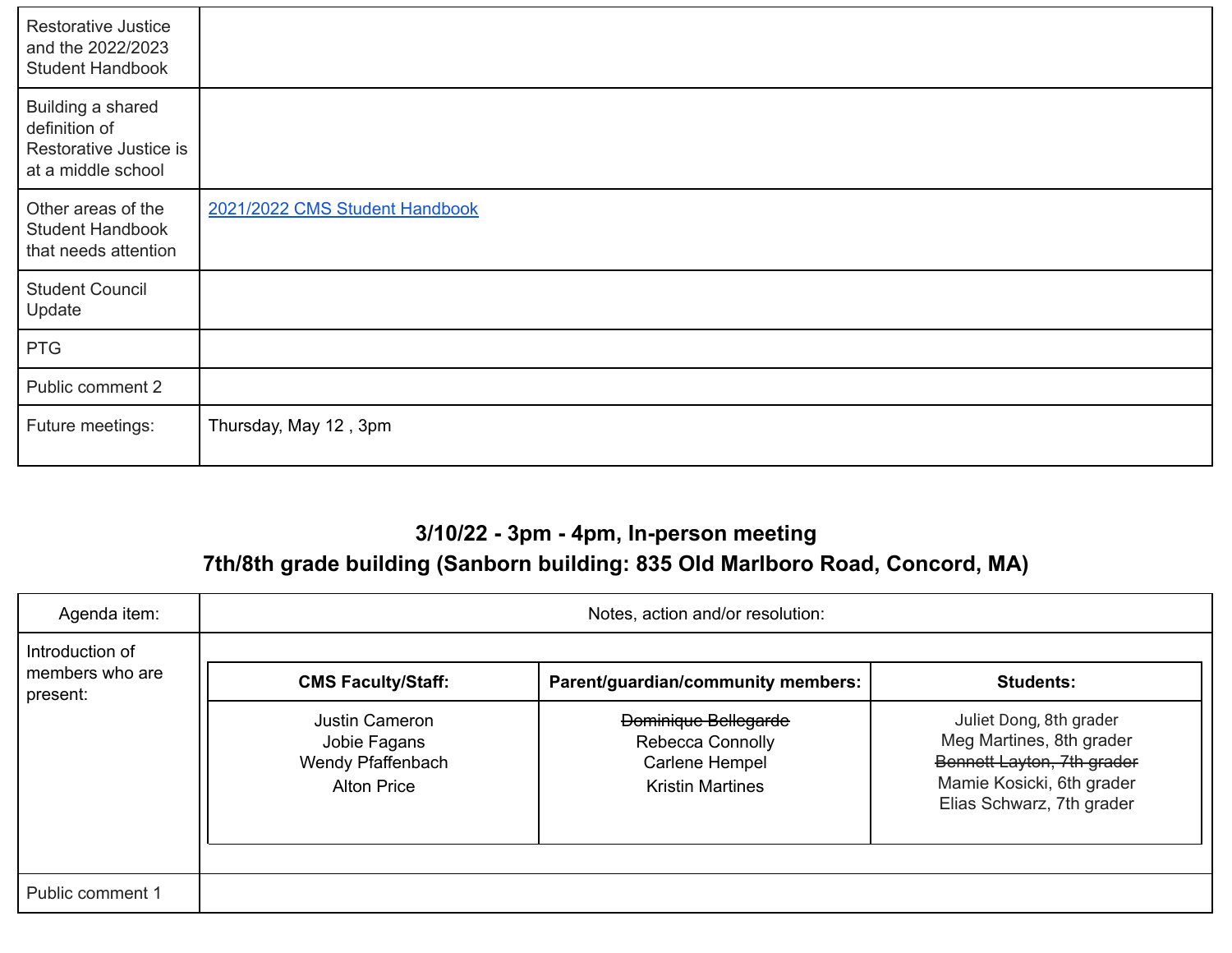| School Council role<br>and responsibilities                                                                                          | A school council is a representative, school building-based committee composed of the principal, parents, teachers, community<br>members and, at the secondary level, students, required to be established by each school pursuant to Massachusetts General<br>Laws Chapter 71, Section 59C.<br>The CMS School Council works in concert with Student Council (an after school club that meets with two faculty advisors every<br>Thursday after school) on a focus on school culture and school policy. The Student Council focuses a little more on culture and<br>building spirit while the School Council tends to focus a little more on school policy (school rules) and the student handbook. The<br>other role of the School Council is the establishment of a School Improvement Plan, a legal document that is drafted, voted on, and<br>sent to School Committee for their approval. The School Improvement Plan has a focus on the current initiatives that the school<br>may be involved in or about to adopt, along with an action plan.<br>DESE: School Councils Questions and Answers - Legal Responsibilities and Establishment of Councils |                                                                                                                                                                                                                                                                                                                                                                                                                                       |  |  |
|--------------------------------------------------------------------------------------------------------------------------------------|-------------------------------------------------------------------------------------------------------------------------------------------------------------------------------------------------------------------------------------------------------------------------------------------------------------------------------------------------------------------------------------------------------------------------------------------------------------------------------------------------------------------------------------------------------------------------------------------------------------------------------------------------------------------------------------------------------------------------------------------------------------------------------------------------------------------------------------------------------------------------------------------------------------------------------------------------------------------------------------------------------------------------------------------------------------------------------------------------------------------------------------------------------------|---------------------------------------------------------------------------------------------------------------------------------------------------------------------------------------------------------------------------------------------------------------------------------------------------------------------------------------------------------------------------------------------------------------------------------------|--|--|
| 2021/2022 School<br>Improvement Plan<br>that was voted and<br>approved by both this<br>School Council and<br><b>School Committee</b> | CMS 2021-2022 School Improvement Plan                                                                                                                                                                                                                                                                                                                                                                                                                                                                                                                                                                                                                                                                                                                                                                                                                                                                                                                                                                                                                                                                                                                       |                                                                                                                                                                                                                                                                                                                                                                                                                                       |  |  |
| Visit & update from                                                                                                                  |                                                                                                                                                                                                                                                                                                                                                                                                                                                                                                                                                                                                                                                                                                                                                                                                                                                                                                                                                                                                                                                                                                                                                             |                                                                                                                                                                                                                                                                                                                                                                                                                                       |  |  |
| TWO working groups<br>part of the School<br>Improvement Plan                                                                         | <b>Working Group:</b><br><b>From: Multiple Paths to Success</b><br>Rethinking end of the year awards<br>(one year goal; working group coming together November<br>2021)<br><b>Awards Presentation</b>                                                                                                                                                                                                                                                                                                                                                                                                                                                                                                                                                                                                                                                                                                                                                                                                                                                                                                                                                       | <b>Working Group:</b><br><b>From Inclusive Culture:</b><br>Rethinking how to support new to Concord students & families<br>who move into Concord<br>(one year goal; working group coming together November<br>2021)                                                                                                                                                                                                                   |  |  |
|                                                                                                                                      | <b>Middle School Faculty Members Leading this work:</b><br>Olive Bradford                                                                                                                                                                                                                                                                                                                                                                                                                                                                                                                                                                                                                                                                                                                                                                                                                                                                                                                                                                                                                                                                                   | <b>Middle School Faculty Members Leading this work:</b><br>Justin Cameron                                                                                                                                                                                                                                                                                                                                                             |  |  |
|                                                                                                                                      | <b>Update shared:</b><br>Team leaders met/discussed possible changes to end of year<br>awards: What should awards look like, how to encourage<br>positive behaviors and reinforce values throughout the year.<br>Currently no student voice, too small pool of students awarded,<br>celebrating extroverts, creates sense of competition, awards<br>not discussed with students until the end of the year.<br>Value of the month idea (10 team leaders/10 months of school):                                                                                                                                                                                                                                                                                                                                                                                                                                                                                                                                                                                                                                                                                | <b>Update shared:</b><br>New to Concord families and new to Metco 6th grade families<br>need more support. Current Metco entry points are K, 6th and<br>9th grades. Working on spring clubs to find students who will<br>lead building tours. New protocols/flow chart needed for<br>process: registration, zoom with administrators, building tours,<br>connect with PTG.<br>Student recommendation to hire translators for students |  |  |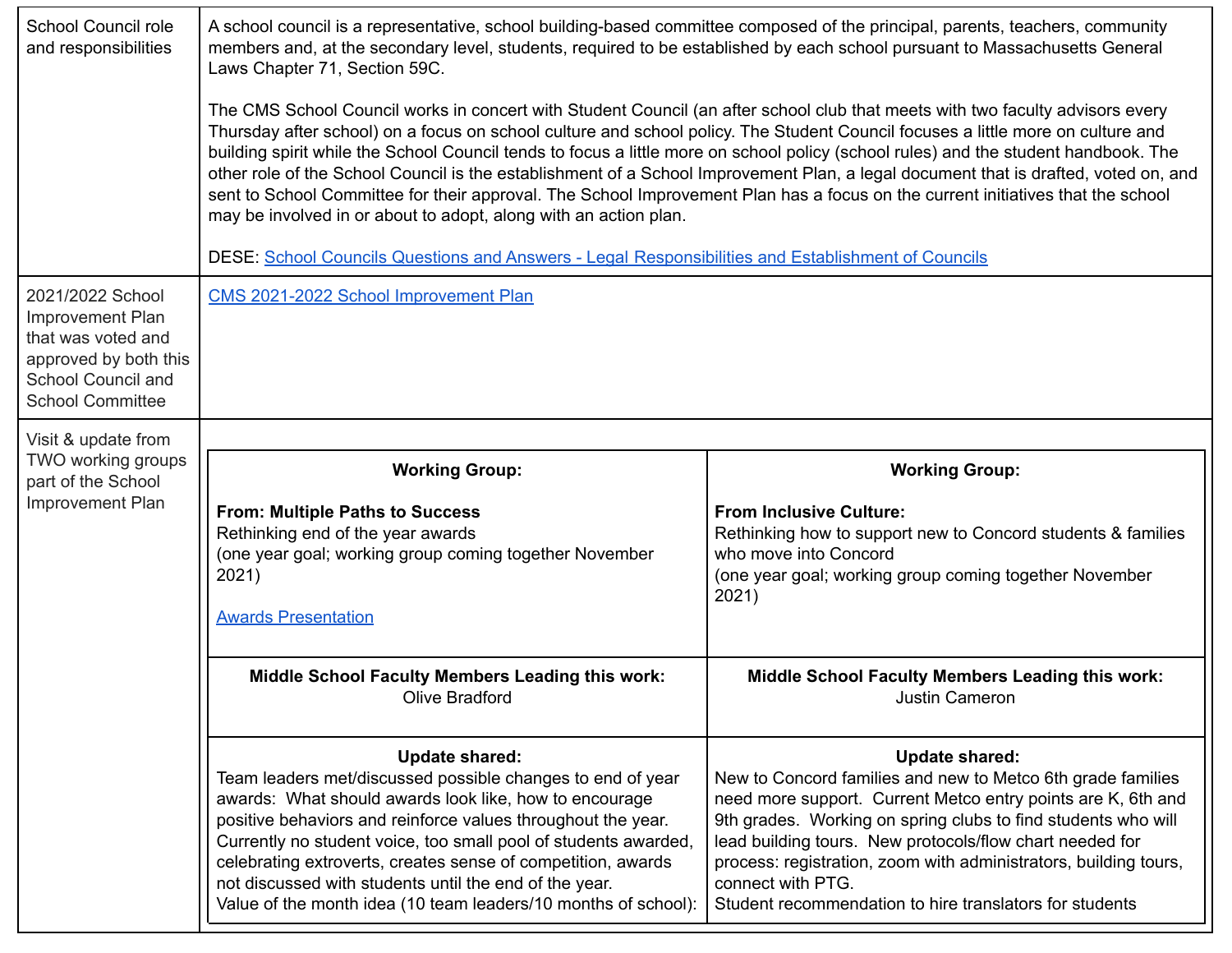|                                  | teach value during hB, have books/videos available, and values<br>demonstrated are rewarded with Catalyst coins. Students need<br>to be involved somehow (coins for each other, bulletin board,<br>etc). Drawing for monthly winner? Values: Be Present,<br>Curiosity, Honesty, Inclusion, Perseverance, etc.<br>Recommending eliminate end of year awards and replace with<br>value system.<br>Discussed loss of excellence awards, need to focus on<br>teaching values vs awarding for values seen, possible teacher<br>awards. Student focus group needed to discuss if EOY awards<br>went away. | (current student only communicates with Google Translate).                                                                                       |  |  |
|----------------------------------|-----------------------------------------------------------------------------------------------------------------------------------------------------------------------------------------------------------------------------------------------------------------------------------------------------------------------------------------------------------------------------------------------------------------------------------------------------------------------------------------------------------------------------------------------------------------------------------------------------|--------------------------------------------------------------------------------------------------------------------------------------------------|--|--|
|                                  | Does the working group believe there may be a possible<br>policy recommendation that they will bring back in the<br>spring related to this work?                                                                                                                                                                                                                                                                                                                                                                                                                                                    | Does the working group believe there may be a possible<br>policy recommendation that they will bring back in the<br>spring related to this work? |  |  |
|                                  |                                                                                                                                                                                                                                                                                                                                                                                                                                                                                                                                                                                                     |                                                                                                                                                  |  |  |
| <b>Student Council</b><br>Update |                                                                                                                                                                                                                                                                                                                                                                                                                                                                                                                                                                                                     | Currently discussing suggestion box, brainstorming for more winter ideas, add microwave to Sanborn                                               |  |  |
| <b>PTG</b>                       | Field day is on. 6/7th grade social in May, 8th grade semi-formal, hypnotist 3/25, parent night out in April.                                                                                                                                                                                                                                                                                                                                                                                                                                                                                       |                                                                                                                                                  |  |  |
| Public comment 2                 |                                                                                                                                                                                                                                                                                                                                                                                                                                                                                                                                                                                                     |                                                                                                                                                  |  |  |
| Future meetings:                 | Thursday, April 14, 3pm<br>Thursday, May 12, 3pm                                                                                                                                                                                                                                                                                                                                                                                                                                                                                                                                                    |                                                                                                                                                  |  |  |

# **1/13/22 - 3pm - 4pm - VIRTUAL (ZOOM) Meeting** <https://concordps.zoom.us/j/3510195492>

| Agenda item:                                             | Notes, action and/or resolution: |                                    |                         |
|----------------------------------------------------------|----------------------------------|------------------------------------|-------------------------|
| Introduction of                                          |                                  |                                    |                         |
| members who are<br><b>CMS Faculty/Staff:</b><br>present: |                                  | Parent/guardian/community members: | <b>Students:</b>        |
|                                                          | Justin Cameron                   | <b>Dominique Bellegarde</b>        | Juliet Dong, 8th grader |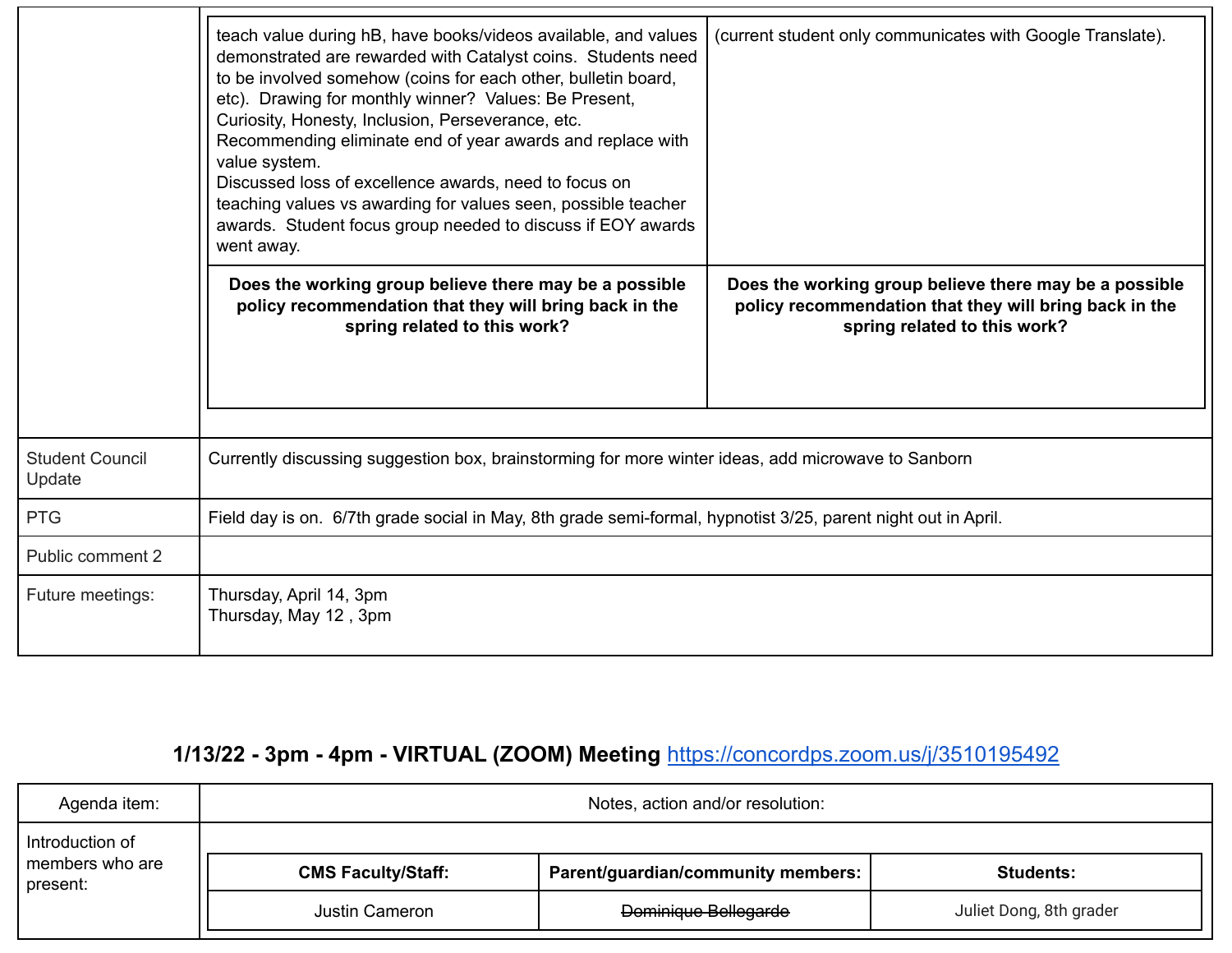|                                                                                                                                             | Jobie Fagans<br>Wendy Pfaffenbach<br><b>Alton Price</b>                                                                                                                                                                                                                                                                                                                                                                                                                                                                                                                                                                                                                                                                                                                                                                                                                                                                                                                                                                                                                                                                                                     | Carlene Hempel<br><b>Kristin Martines</b> | Rebecca Connolly | Meg Martines, 8th grader<br>Bennett Layton, 7th grader<br>Mamie Kosicki, 6th grader<br>Elias Schwarz, 7th grader                                                                                                                                                                                                  |
|---------------------------------------------------------------------------------------------------------------------------------------------|-------------------------------------------------------------------------------------------------------------------------------------------------------------------------------------------------------------------------------------------------------------------------------------------------------------------------------------------------------------------------------------------------------------------------------------------------------------------------------------------------------------------------------------------------------------------------------------------------------------------------------------------------------------------------------------------------------------------------------------------------------------------------------------------------------------------------------------------------------------------------------------------------------------------------------------------------------------------------------------------------------------------------------------------------------------------------------------------------------------------------------------------------------------|-------------------------------------------|------------------|-------------------------------------------------------------------------------------------------------------------------------------------------------------------------------------------------------------------------------------------------------------------------------------------------------------------|
| Public comment 1                                                                                                                            |                                                                                                                                                                                                                                                                                                                                                                                                                                                                                                                                                                                                                                                                                                                                                                                                                                                                                                                                                                                                                                                                                                                                                             |                                           |                  |                                                                                                                                                                                                                                                                                                                   |
| School Council role<br>and responsibilities                                                                                                 | A school council is a representative, school building-based committee composed of the principal, parents, teachers, community<br>members and, at the secondary level, students, required to be established by each school pursuant to Massachusetts General<br>Laws Chapter 71, Section 59C.<br>The CMS School Council works in concert with Student Council (an after school club that meets with two faculty advisors every<br>Thursday after school) on a focus on school culture and school policy. The Student Council focuses a little more on culture and<br>building spirit while the School Council tends to focus a little more on school policy (school rules) and the student handbook. The<br>other role of the School Council is the establishment of a School Improvement Plan, a legal document that is drafted, voted on, and<br>sent to School Committee for their approval. The School Improvement Plan has a focus on the current initiatives that the school<br>may be involved in or about to adopt, along with an action plan.<br>DESE: School Councils Questions and Answers - Legal Responsibilities and Establishment of Councils |                                           |                  |                                                                                                                                                                                                                                                                                                                   |
| 2021/2022 School<br><b>Improvement Plan</b><br>that was voted and<br>approved by both this<br>School Council and<br><b>School Committee</b> | CMS 2021-2022 School Improvement Plan                                                                                                                                                                                                                                                                                                                                                                                                                                                                                                                                                                                                                                                                                                                                                                                                                                                                                                                                                                                                                                                                                                                       |                                           |                  |                                                                                                                                                                                                                                                                                                                   |
| Visit & update from<br>TWO working groups<br>part of the School<br><b>Improvement Plan</b>                                                  | <b>Working Group:</b><br>Look to bring together a grading practice and possibly policy<br>handbook together. Bring drafts of possible new practices to<br>School Council.                                                                                                                                                                                                                                                                                                                                                                                                                                                                                                                                                                                                                                                                                                                                                                                                                                                                                                                                                                                   |                                           |                  | <b>Working Group:</b><br>Look to expand (in year 4) the anti-discrimination and<br>bias-prevention Playbook Initiative. Following a year where we<br>held student trainings, and a training for all bus drivers across<br>the district, look to provide further access to the program for<br>adults and students. |
|                                                                                                                                             | <b>Middle School Faculty Members Leading this work:</b><br>Olive Bradford                                                                                                                                                                                                                                                                                                                                                                                                                                                                                                                                                                                                                                                                                                                                                                                                                                                                                                                                                                                                                                                                                   |                                           |                  | Middle School Faculty Members Leading this work:<br>Justin Cameron                                                                                                                                                                                                                                                |
|                                                                                                                                             | <b>Update shared:</b><br>All depts/grade levels participated in a grading practice audit                                                                                                                                                                                                                                                                                                                                                                                                                                                                                                                                                                                                                                                                                                                                                                                                                                                                                                                                                                                                                                                                    |                                           |                  | <b>Update shared:</b><br>Currently recruiting ~70 students to become student playbook                                                                                                                                                                                                                             |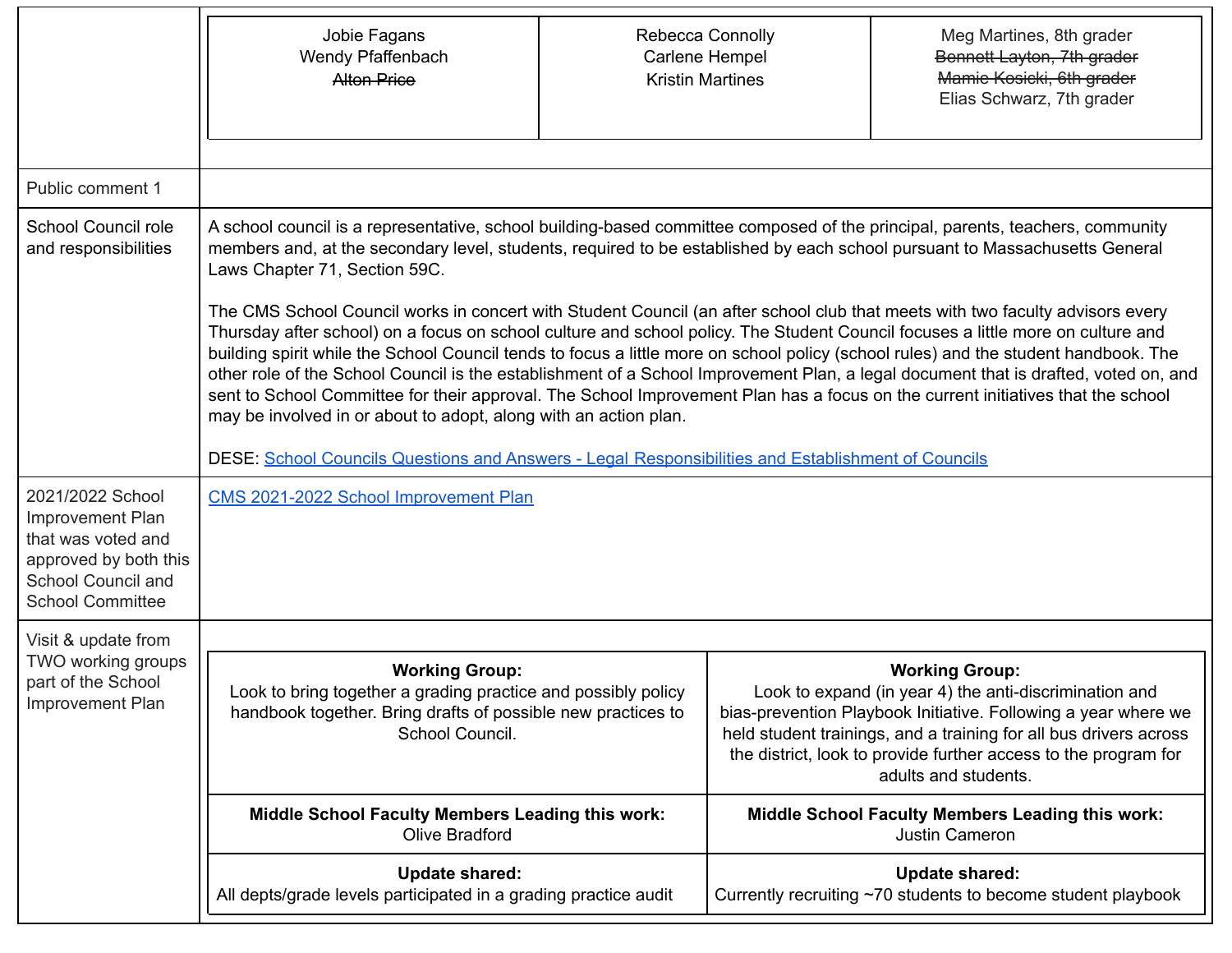|                                  | (google form). Results will be reviewed and discussed at next<br>meeting. Goal of the group is to align grading by grade/team,<br>rather than department. Need to coordinate with 5th/6th and<br>8th/9th transitions.           | leaders. Student leaders will undergo off campus training for<br>different scenarios (bias prevention and antidiscrination in real<br>life settings) and teach "What would you do if" to all student<br>advisory groups (hBases) in March. Goal: to be better prepared<br>to respond immediately in difficult situations. |  |
|----------------------------------|---------------------------------------------------------------------------------------------------------------------------------------------------------------------------------------------------------------------------------|---------------------------------------------------------------------------------------------------------------------------------------------------------------------------------------------------------------------------------------------------------------------------------------------------------------------------|--|
|                                  | Does the working group believe there may be a possible<br>policy recommendation that they will bring back in the<br>spring related to this work?<br>Work most likely will not be finished before the end of year.               | Does the working group believe there may be a possible<br>policy recommendation that they will bring back in the<br>spring related to this work?<br>Extended hBase advisory period in March will be the<br>cumulation of this year's project.                                                                             |  |
| <b>Student Council</b><br>Update | Prior meeting: created and distributed recruitment posters and discussed a possible winter social. Student Council members<br>present at SAC meeting were not present at most recent SC meeting, unsure of latest developments. |                                                                                                                                                                                                                                                                                                                           |  |
| PTG Update                       | Meg Jensen to zoom with PTG (1/14/22) to answer covid related questions. Last meeting included staff appreciation and<br>fundraising ideas. Spring goals: will plan outdoor events as usual (field dat, etc).                   |                                                                                                                                                                                                                                                                                                                           |  |
| Public comment 2                 |                                                                                                                                                                                                                                 |                                                                                                                                                                                                                                                                                                                           |  |
| Future meetings:                 | Thursday, March 10, 3pm<br>Thursday, April 14, 3pm<br>Thursday, May 12, 3pm                                                                                                                                                     |                                                                                                                                                                                                                                                                                                                           |  |

#### **11/18/21, 3pm - 4pm, Sanborn library (Sanborn building: 835 Old Marlboro Road, Concord, MA) Zoom Link for those members who can not be in person or for public comment:**

<https://concordps.zoom.us/j/3510195492>

| Agenda item:                                             | Notes, action and/or resolution: |                                    |                         |
|----------------------------------------------------------|----------------------------------|------------------------------------|-------------------------|
| Introduction of                                          |                                  |                                    |                         |
| members who are<br><b>CMS Faculty/Staff:</b><br>present: |                                  | Parent/guardian/community members: | <b>Students:</b>        |
|                                                          | Justin Cameron                   | <b>Dominique Bellegarde</b>        | Juliet Dong, 8th grader |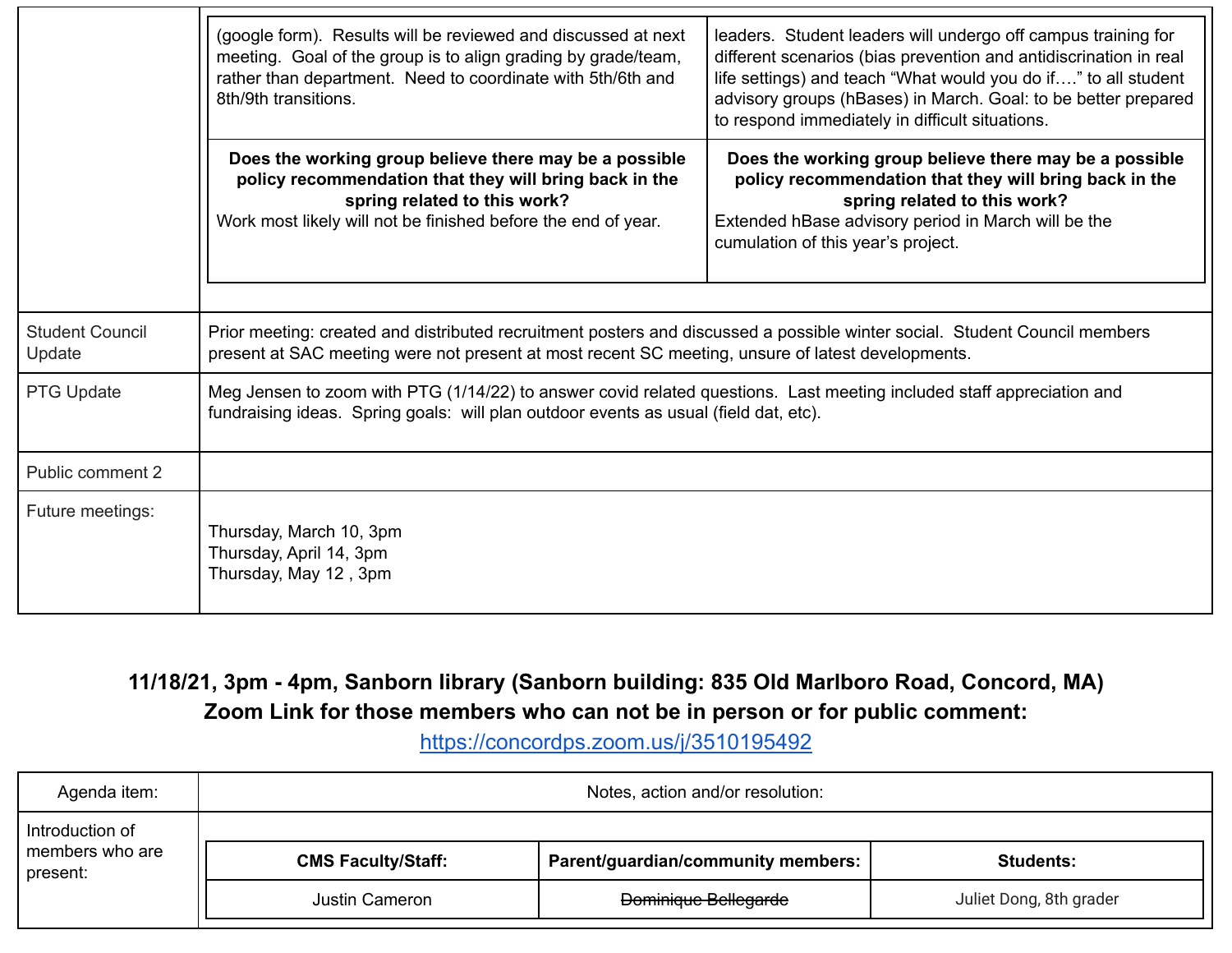|                                                                                                                                  | Jobie Fagans<br>Wendy Pfaffenbach<br><b>Alton Price</b>                                                                                                                                                                                                                                                                                                                                                                                                                                                                                                                                                                                                                                                                                                                                                                                                                                                                                                                                                                                                                                                                                                     | Rebecca Connolly<br>Carlene Hempel<br><b>Kristin Martines</b> |                                                                 | Meg Martines, 8th grader<br>Bennett Layton, 7th grader<br>Mamie Kosicki, 6th grader<br>Elias Schwarz, 7th grader                              |  |  |
|----------------------------------------------------------------------------------------------------------------------------------|-------------------------------------------------------------------------------------------------------------------------------------------------------------------------------------------------------------------------------------------------------------------------------------------------------------------------------------------------------------------------------------------------------------------------------------------------------------------------------------------------------------------------------------------------------------------------------------------------------------------------------------------------------------------------------------------------------------------------------------------------------------------------------------------------------------------------------------------------------------------------------------------------------------------------------------------------------------------------------------------------------------------------------------------------------------------------------------------------------------------------------------------------------------|---------------------------------------------------------------|-----------------------------------------------------------------|-----------------------------------------------------------------------------------------------------------------------------------------------|--|--|
| Public comment 1                                                                                                                 |                                                                                                                                                                                                                                                                                                                                                                                                                                                                                                                                                                                                                                                                                                                                                                                                                                                                                                                                                                                                                                                                                                                                                             |                                                               |                                                                 |                                                                                                                                               |  |  |
| School Council role<br>and responsibilities                                                                                      | A school council is a representative, school building-based committee composed of the principal, parents, teachers, community<br>members and, at the secondary level, students, required to be established by each school pursuant to Massachusetts General<br>Laws Chapter 71, Section 59C.<br>The CMS School Council works in concert with Student Council (an after school club that meets with two faculty advisors every<br>Thursday after school) on a focus on school culture and school policy. The Student Council focuses a little more on culture and<br>building spirit while the School Council tends to focus a little more on school policy (school rules) and the student handbook. The<br>other role of the School Council is the establishment of a School Improvement Plan, a legal document that is drafted, voted on, and<br>sent to School Committee for their approval. The School Improvement Plan has a focus on the current initiatives that the school<br>may be involved in or about to adopt, along with an action plan.<br>DESE: School Councils Questions and Answers - Legal Responsibilities and Establishment of Councils |                                                               |                                                                 |                                                                                                                                               |  |  |
| 2021/2022 School<br>Improvement Plan<br>that was voted and<br>approved by both<br>this School Council<br>and School<br>Committee | CMS 2021-2022 School Improvement Plan                                                                                                                                                                                                                                                                                                                                                                                                                                                                                                                                                                                                                                                                                                                                                                                                                                                                                                                                                                                                                                                                                                                       |                                                               |                                                                 |                                                                                                                                               |  |  |
| Visit & update from                                                                                                              |                                                                                                                                                                                                                                                                                                                                                                                                                                                                                                                                                                                                                                                                                                                                                                                                                                                                                                                                                                                                                                                                                                                                                             |                                                               |                                                                 |                                                                                                                                               |  |  |
| TWO working groups<br>part of the School<br><b>Improvement Plan</b>                                                              | <b>Working Group:</b><br><b>PBIS Working Group</b>                                                                                                                                                                                                                                                                                                                                                                                                                                                                                                                                                                                                                                                                                                                                                                                                                                                                                                                                                                                                                                                                                                          |                                                               |                                                                 | <b>Working Group:</b><br><b>Challenge Success Working Group</b>                                                                               |  |  |
|                                                                                                                                  | <b>Middle School Faculty Members Leading this work:</b><br><b>Middle School Faculty Members Leading this work:</b><br>Jen Coty, Reiko Funaki, Tara Fernandez-Davila<br>Justin                                                                                                                                                                                                                                                                                                                                                                                                                                                                                                                                                                                                                                                                                                                                                                                                                                                                                                                                                                               |                                                               |                                                                 |                                                                                                                                               |  |  |
|                                                                                                                                  | Notes from the update:<br>2018: was new to everyone, 2021: much more<br>involvement/enthusiasm for catalyst chips, introduced this year<br>to outside community (bus drivers, library). Program<br>culminates at Maroon & Gold Bowl (next week). Need to                                                                                                                                                                                                                                                                                                                                                                                                                                                                                                                                                                                                                                                                                                                                                                                                                                                                                                    |                                                               | social-emotional health.<br>that builds connections with staff. | Notes from the update:<br>Changing how school success is defined/focusing on<br>Started fall 2017 with addition of homeBase: advisory program |  |  |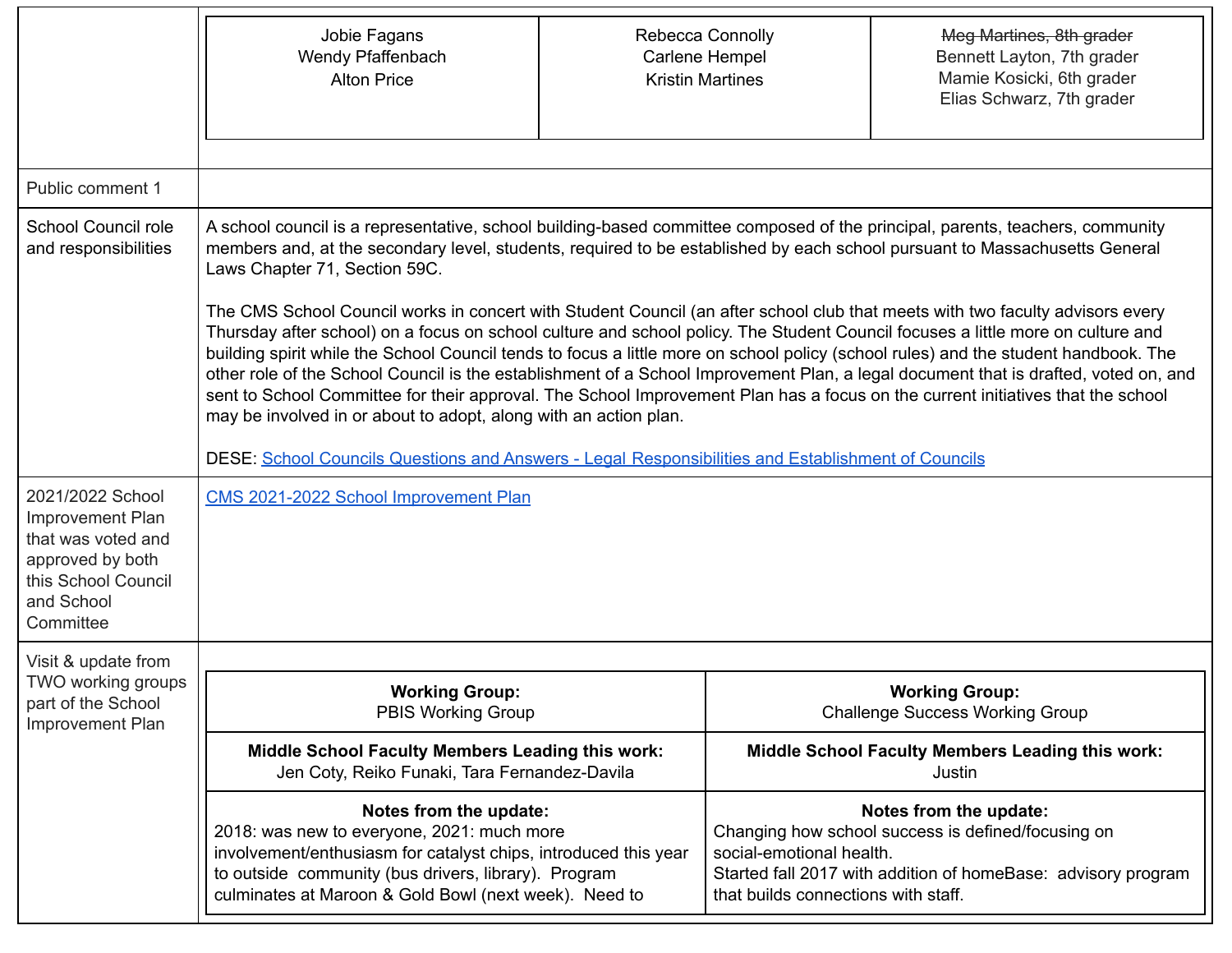|                                  | decide if to continue throughout the year, and if so, how to<br>implement rewards.<br>Ideas: coin weeks/days, school store, food services,<br>experiences, staff PD (visit other participating schools), etc.     | Student Shadow Day: staff members get student perspective<br>with debriefing session after. Will happen again this year.<br>Focusing on engagement vs participation: Teaching & Learning<br>meetings now only working on engagement.<br>Student comments: prefer group projects, connecting lessons<br>to real life, self-directed (choices) projects, etc. |  |
|----------------------------------|-------------------------------------------------------------------------------------------------------------------------------------------------------------------------------------------------------------------|-------------------------------------------------------------------------------------------------------------------------------------------------------------------------------------------------------------------------------------------------------------------------------------------------------------------------------------------------------------|--|
|                                  | Does the working group believe there may be a possible<br>policy recommendation that they will bring back in the<br>spring related to this work?                                                                  | Does the working group believe there may be a possible<br>policy recommendation that they will bring back in the<br>spring related to this work?                                                                                                                                                                                                            |  |
| <b>Student Council</b><br>Update | 11/18/21 meeting: talking with food service workers about allergy and vegetarian lunch options                                                                                                                    |                                                                                                                                                                                                                                                                                                                                                             |  |
| PTG Update                       | Socials were a success, Dec staff appreciation day planning (large project) in progress, possibly starting (smaller) monthly staff<br>appreciation project, fundraising project for school/community in progress. |                                                                                                                                                                                                                                                                                                                                                             |  |
| Public comment 2                 |                                                                                                                                                                                                                   |                                                                                                                                                                                                                                                                                                                                                             |  |
| Future meetings:                 | Thursday, January 13, 3pm<br>Thursday, March 10, 3pm<br>Thursday, April 14, 3pm<br>Thursday, May 12, 3pm                                                                                                          |                                                                                                                                                                                                                                                                                                                                                             |  |



**10/14/21, 3pm - 4pm, Sanborn library (Sanborn building: 835 Old Marlboro Road, Concord, MA) Zoom Link for those members who can not be in person or for public comment:**

<https://concordps.zoom.us/j/3510195492>

| Agenda item:                | Notes, action and/or resolution: |                                    |                  |
|-----------------------------|----------------------------------|------------------------------------|------------------|
| Introduction of             |                                  |                                    |                  |
| members who are<br>present: | <b>CMS Faculty/Staff:</b>        | Parent/guardian/community members: | <b>Students:</b> |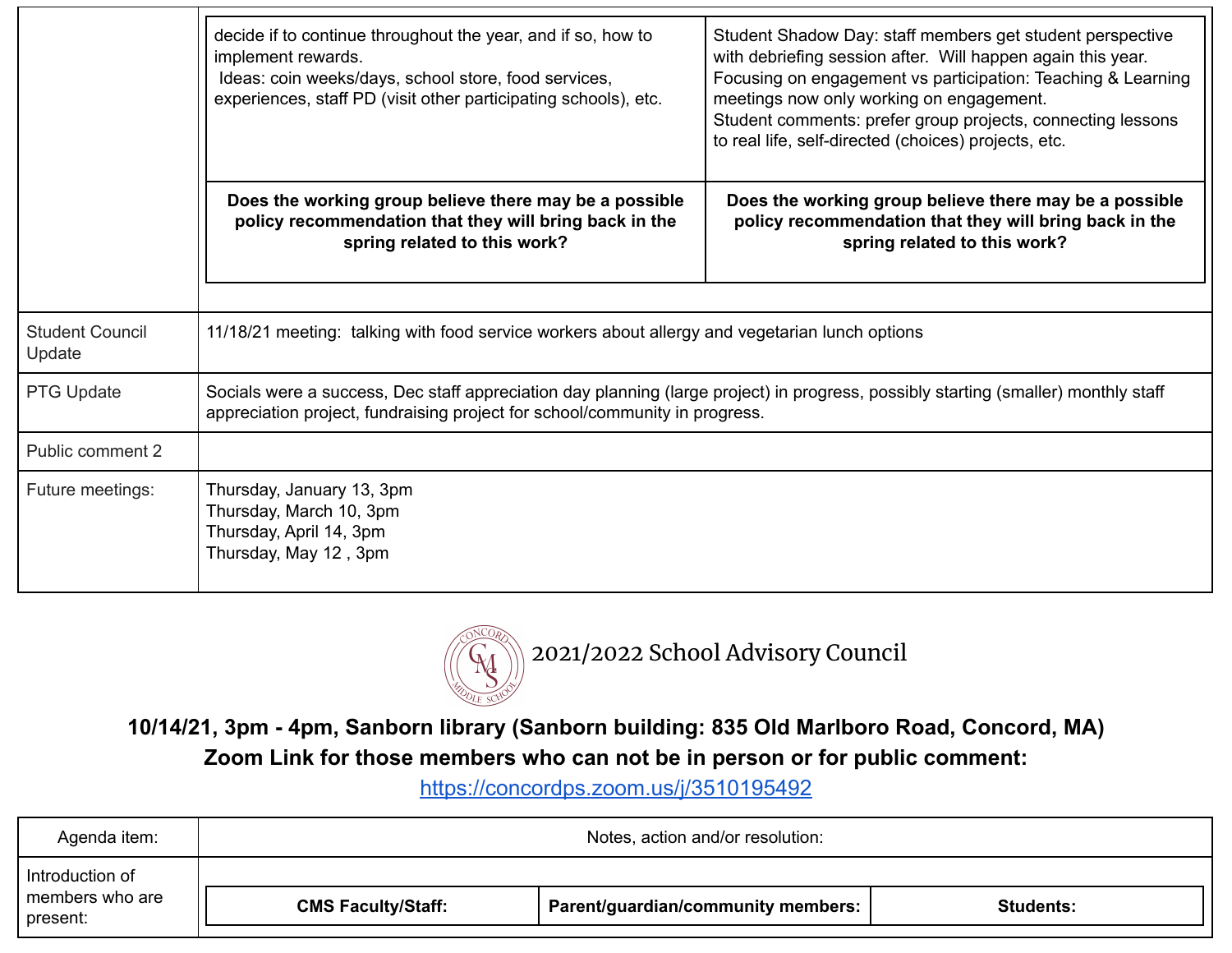|                                                                                                                                                                                                                                        | Justin Cameron<br>Jobie Fagans<br>Wendy Pfaffenbach<br><b>Alton Price</b>                                                                                                                                                                                                                                                                                                                                                                                                                                                                                                                                                                                                                                                                                                                                                                                                                                                                                                                                                                                                                                                                                   | Dominique Bellegarde<br>Rebecca Connolly<br>Carlene Hempel<br><b>Kristin Martines</b> | Juliet Dong, 8th grader<br>Meg Martines, 8th grader<br>OPEN, 7th grader<br>OPEN, 6th grader                                         |
|----------------------------------------------------------------------------------------------------------------------------------------------------------------------------------------------------------------------------------------|-------------------------------------------------------------------------------------------------------------------------------------------------------------------------------------------------------------------------------------------------------------------------------------------------------------------------------------------------------------------------------------------------------------------------------------------------------------------------------------------------------------------------------------------------------------------------------------------------------------------------------------------------------------------------------------------------------------------------------------------------------------------------------------------------------------------------------------------------------------------------------------------------------------------------------------------------------------------------------------------------------------------------------------------------------------------------------------------------------------------------------------------------------------|---------------------------------------------------------------------------------------|-------------------------------------------------------------------------------------------------------------------------------------|
| Public comment 1                                                                                                                                                                                                                       | None                                                                                                                                                                                                                                                                                                                                                                                                                                                                                                                                                                                                                                                                                                                                                                                                                                                                                                                                                                                                                                                                                                                                                        |                                                                                       |                                                                                                                                     |
| School Council role<br>and responsibilities                                                                                                                                                                                            | A school council is a representative, school building-based committee composed of the principal, parents, teachers, community<br>members and, at the secondary level, students, required to be established by each school pursuant to Massachusetts General<br>Laws Chapter 71, Section 59C.<br>The CMS School Council works in concert with Student Council (an after school club that meets with two faculty advisors every<br>Thursday after school) on a focus on school culture and school policy. The Student Council focuses a little more on culture and<br>building spirit while the School Council tends to focus a little more on school policy (school rules) and the student handbook. The<br>other role of the School Council is the establishment of a School Improvement Plan, a legal document that is drafted, voted on, and<br>sent to School Committee for their approval. The School Improvement Plan has a focus on the current initiatives that the school<br>may be involved in or about to adopt, along with an action plan.<br>DESE: School Councils Questions and Answers - Legal Responsibilities and Establishment of Councils |                                                                                       |                                                                                                                                     |
| A review of Roberts<br>Rules of Order<br>before reviewing and<br>possibly voting on<br>the 21/22 School<br>Improvement Plan<br>that was brought<br>together, in part, by<br>the 2020/2021<br><b>School Council this</b><br>past spring | <b>VIDEO</b>                                                                                                                                                                                                                                                                                                                                                                                                                                                                                                                                                                                                                                                                                                                                                                                                                                                                                                                                                                                                                                                                                                                                                |                                                                                       |                                                                                                                                     |
| Review of 2021/2022<br><b>DRAFT School</b><br><b>Improvement Plan</b>                                                                                                                                                                  | <b>DRAFT PLAN</b>                                                                                                                                                                                                                                                                                                                                                                                                                                                                                                                                                                                                                                                                                                                                                                                                                                                                                                                                                                                                                                                                                                                                           |                                                                                       |                                                                                                                                     |
| Role of working<br>groups in taking<br>action for the School<br>Improvement Plan<br>during the 2021/2022                                                                                                                               | The School Improvement Plan that lists that there will be "working groups" will have a member of the faculty and staff leading a<br>the faculty member leading each working group to a future meeting so members of school council can be updated. If a working<br>group happens to have a recommendation of a change of policy or a recommendation to draft new policy, they must share with<br>school council. School Council then discusses and decides with a vote to bring it to school committee.                                                                                                                                                                                                                                                                                                                                                                                                                                                                                                                                                                                                                                                     |                                                                                       | group of at least CMS staff, some may also include students and parents. At future School Council meetings, Mr. Cameron will invite |